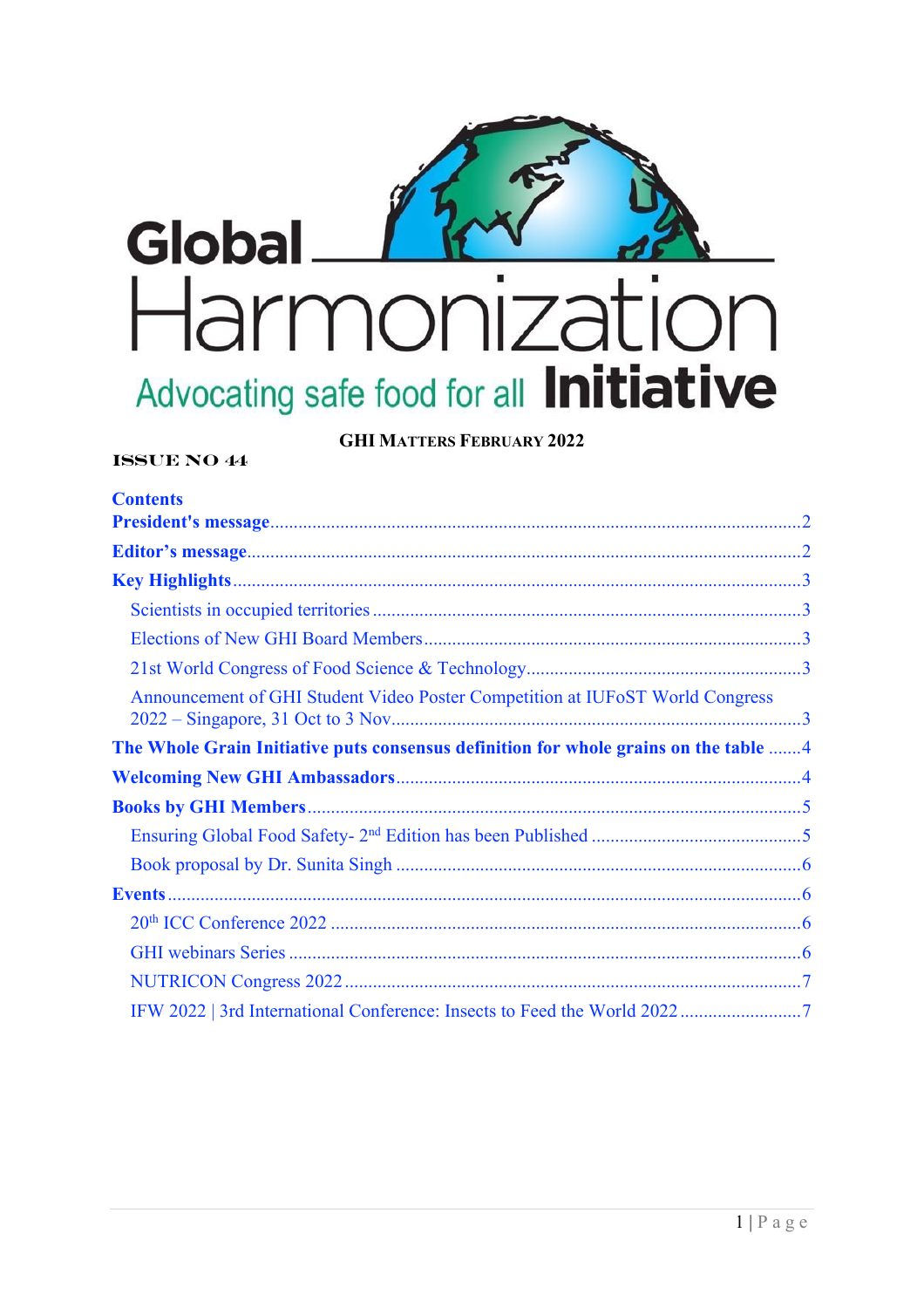## <span id="page-1-0"></span>**President's message**

Dear Readers,

Hopefully 2022 started better for you than 2021. It is starting to look like the pandemic is over its maximum and life may gradually become more - although not completely - normal again.

Meanwhile, during the pandemic, the officers of GHI have been very active and I hope that you are as pleased as I am with the information in this issue of GHI Matters. Please read it carefully because you may want to act, and if so, you need to do so on time.

Take care and kind regards,

## *Huub Lelieveld, 19th February, 2022.*

#### **Editor's message**

Dear Readers,

It gives me great pleasure to present the  $44<sup>th</sup>$  Issue of GHI Matters for February, the  $1<sup>st</sup>$  of the next 6 issues of GHI Matters for the year 2022. From the GHI Editors desk, we plan to have an issue available for you every 2 months. This allows for up-to-date information that also allows members who have any announcements to do so in good time.

In this issue, we carry very important information regarding the plight of scientists who are in occupied territories and a humble request on the need to support them.

There is also a planned election of GHI Board Members that shall take place as a side event at the 21st World Congress of Food Science & Technology in Singapore. All eligible members motivated to support GHI as a member of the Board are requested to send in their application.

There is also an exciting video poster presentation contest for students where the winners will not only receive cash awards but shall be expected to present their posters in person at the IUFoST World Congress 2022 in Singapore.

The GHI family continues to attract enthusiastic new members through the ambassador's program. In this issue we are introducing 4 new ambassadors for the countries of Ethiopia New Zealand, Poland and Tanzania.

The list of events also includes high powered scientific conferences that you will find valuable and worth your participation and sharing with colleagues in your networks.

Finally, GHI through the various Working Groups will kick off a series of seminars to highlight some of the ongoing projects and results realized in the year 2022. These will be exciting and informative sessions that we should all plan to attend.

Wishing everyone an enjoyable read and a productive and healthy living in the year 2022.

## *Benard Oloo, Editor - GHI Matters, 20th February, 2022*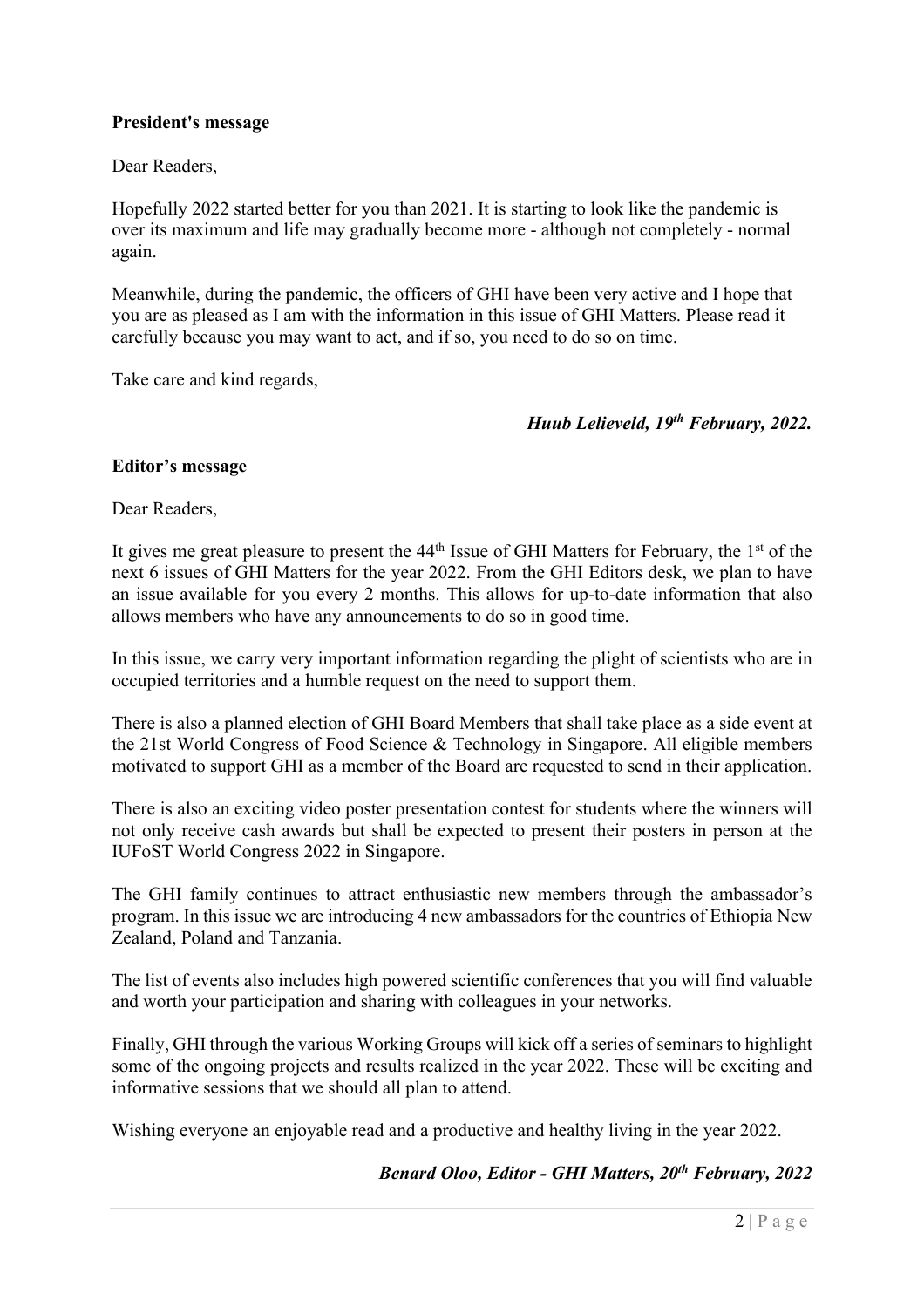# <span id="page-2-0"></span>**Key Highlights**

#### **Scientists in occupied territories**

Because we are global and therefore also care for people in occupied territories, GHI feels that the article in Nature of 10 February 2022 about scientists working in occupied territories deserves the attention of all scientists around the world and therefore we provide the link [here](https://media.nature.com/original/magazine-assets/d41586-022-00314-0/d41586-022-00314-0.pdf). There may be scientists among us who have contacts that may be helpful for the scientists in these territories. Where that is the case, please do find ways to engage and help at this time of need.

#### **Elections of New GHI Board Members**

 Once every three years, the General Assembly (GA) of GHI (a body of 35 representatives of the GHI membership) must elect a new GHI Board. They choose between the candidates and so far, the candidates have been the current members of the Board, with only a few exceptions. It will be good if there would be more candidates so that the GA has more choices and will also have the possibility to take into consideration age and gender. These elections are important because GHI also needs to prepare for the future. There is still much to do to improve global food safety and food security.

The next election is planned for October/November 2022. If you feel you may be able to help GHI to reach its goals by joining the Board, you are invited to send a message with a short CV (no more than 2 pages please), your motivation, and any other information (no more than one page) you feel may be relevant to your candidacy, for inclusion in the list of candidates to be presented to the GA. All members of GHI may nominate themselves. There will be no selection or filtering. You may address your candidacy to GHI's General Secretary, Adriana Sterian ([adriana.sterian@globalharmonization.net](mailto:adriana.sterian@globalharmonization.net)) with a copy to me ([huub.lelieveld@globalharmonization.net\)](mailto:huub.lelieveld@globalharmonization.net).

#### **21st World Congress of Food Science & Technology**

The 21st IUFoST Congress will be held in Singapore, from 31 October to 3 November 2022. It has become a tradition that GHI organises meetings during this congress, highlighting some of the results and plans of GHI, and also hosting other presentations from GHI members that relate to GHI's objectives. If you are interested in presenting at a GHI session, please send your proposal (title and abstract, and suggestions for other speakers) to the Chair of the Scientific Committee for the GHI sessions, Chin-Kun Wang  $(wck@csmu.edu.tw)$  $(wck@csmu.edu.tw)$  as soon as possible. The titles for the two GHI sessions are "Food safety and security" and "Food science and nutrition".

Apart from the GHI session(s), there will be the General Assembly and several working group (WG) meetings. If you want to participate in a WG meeting, please send a message to the WG Director, Diana Bogueva [\(diana.bogueva@globalharmonization.net\)](mailto:diana.bogueva@globalharmonization.net).

#### **Announcement of GHI Student Video Poster Competition at IUFoST World Congress 2022 – Singapore, 31 Oct to 3 Nov.**

GHI is inviting student video-posters to be included in GHIs Plenary Sessions at the IUFoST World Congress.

To initiate your entry, please prepare a written abstract of no more than **200 words** outlining the research you would like to present as part of your video poster session.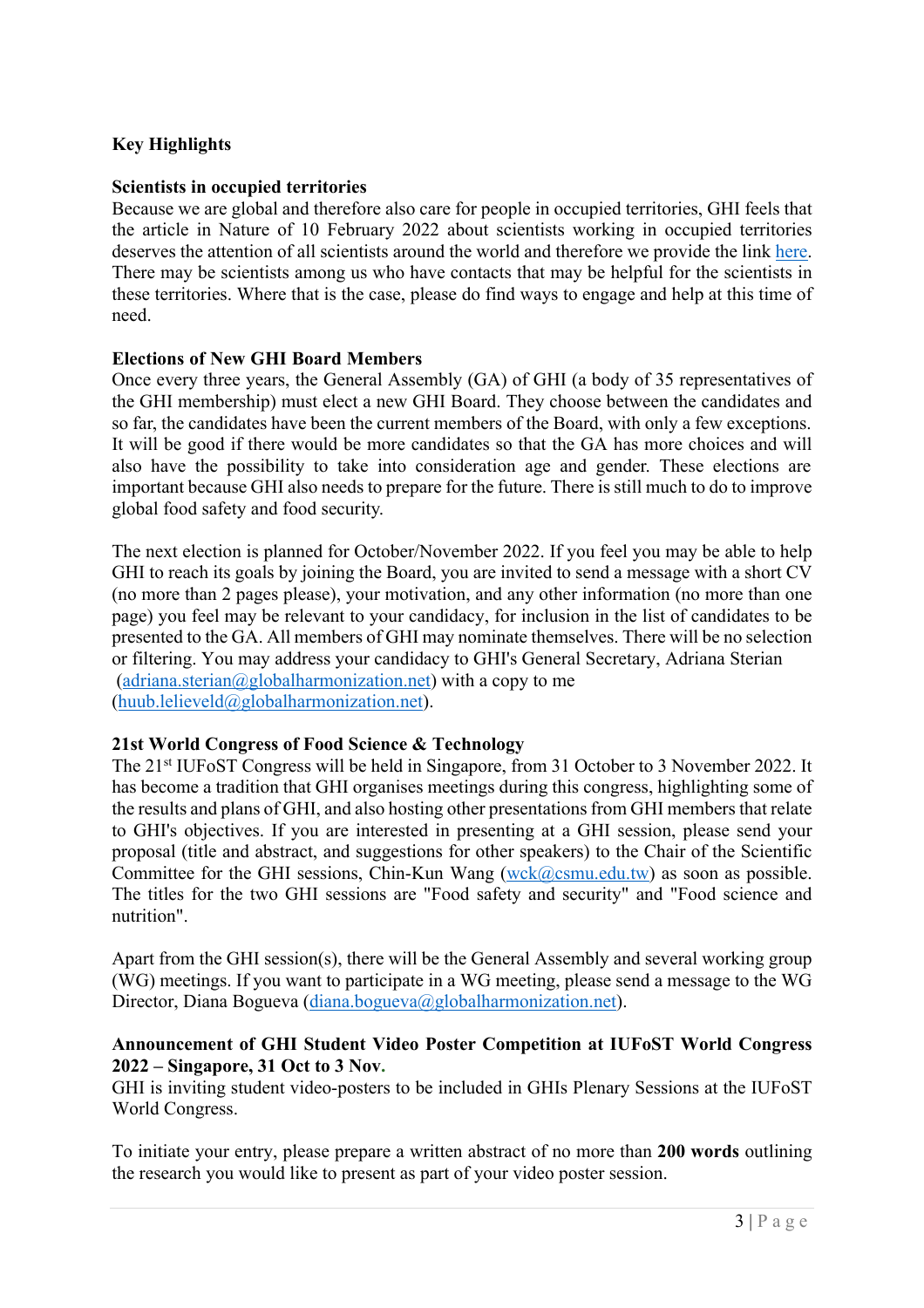<span id="page-3-0"></span>Your poster must be related to one of the following topics:

- Global food safety and food security
- or
- Health and nutrition

Please send your written abstract to Diana Bogueva at [diana.bogueva@globalharmonization.net](mailto:diana.bogueva@globalharmonization.net) by March 31st.

You will hear by the end of April, 2022 if your poster abstract has been successfully accepted. All successful entries will be asked to produce a video no longer than **15 minute** of their research. The deadline for submission of video poster presentations is: June 30<sup>th</sup>.

The GHI reviewing panel will announce the winners by July 31<sup>st</sup>.

The winners will then be invited to present their posters in person at the Global Harmonization Initiative Sessions at the IUFoST World Congress in Singapore. The GHI's contribution towards the winners' attendance at IUFoST 2022 will be: First Prize 1000 Euro, second prize 750 Euro and third prize 500 Euro.

More information will be available soon about the full line up of presenters at the GHI sessions.

IUFoST 2022 World Congress early bird tickets, saving 23%, are available up to 18th April, 2022. For more information, check out the conference website [here.](https://www.iufostworldcongress-singapore.com/p/reg)

Please encourage students to send in abstracts for the GHI video poster competition. In case of questions contact Diana Bogueva at [diana.bogueva@globalharmonization.net](mailto:diana.bogueva@globalharmonization.net)

#### **The Whole Grain Initiative puts consensus definition for whole grains on the table**

The **[Whole Grain Initiative](http://www.wholegraininitiative.org/)**, a collaborative group of academic, industry, and government scientists, was formed to advance the understanding of whole grains and public health. The group has published a global consensus definition of whole grain as an ingredient and whole grain foods in the journal *Nutrients* (December 29, 2021). Open access to the article can be obtained by clicking [here.](https://www.mdpi.com/2072-6643/14/1/138)

Globally, whole grains and whole grain foods have been inconsistently defined. The new, consensus definitions promote uniformity and consistency among researchers studying whole grain intake as well as for the industry when communicating the presence of whole grain as an ingredient or in products. The published paper will serve as the basis for advocacy efforts to standardize whole grain definitions and their adoption by national and regional authoritative bodies, as well as industry, which is being encouraged.

#### **Welcoming New GHI Ambassadors**

From December 2021 to date, GHI has had the pleasure of welcoming the following new ambassadors to the GHI family; Dr. Tadasse, Mr. Olotu, Dr. Jamal and Dr. Andrzej. For full details refer to the table below. Please connect with these new ambassadors by visiting the list of Ambassadors on the GHI Home page [here](https://www.globalharmonization.net/ambassadors) to welcome them. The GHI Ambassador's Director, Dr. Alina Gostin deserves commendation for stellar leadership of the GHI Ambassador's portfolio.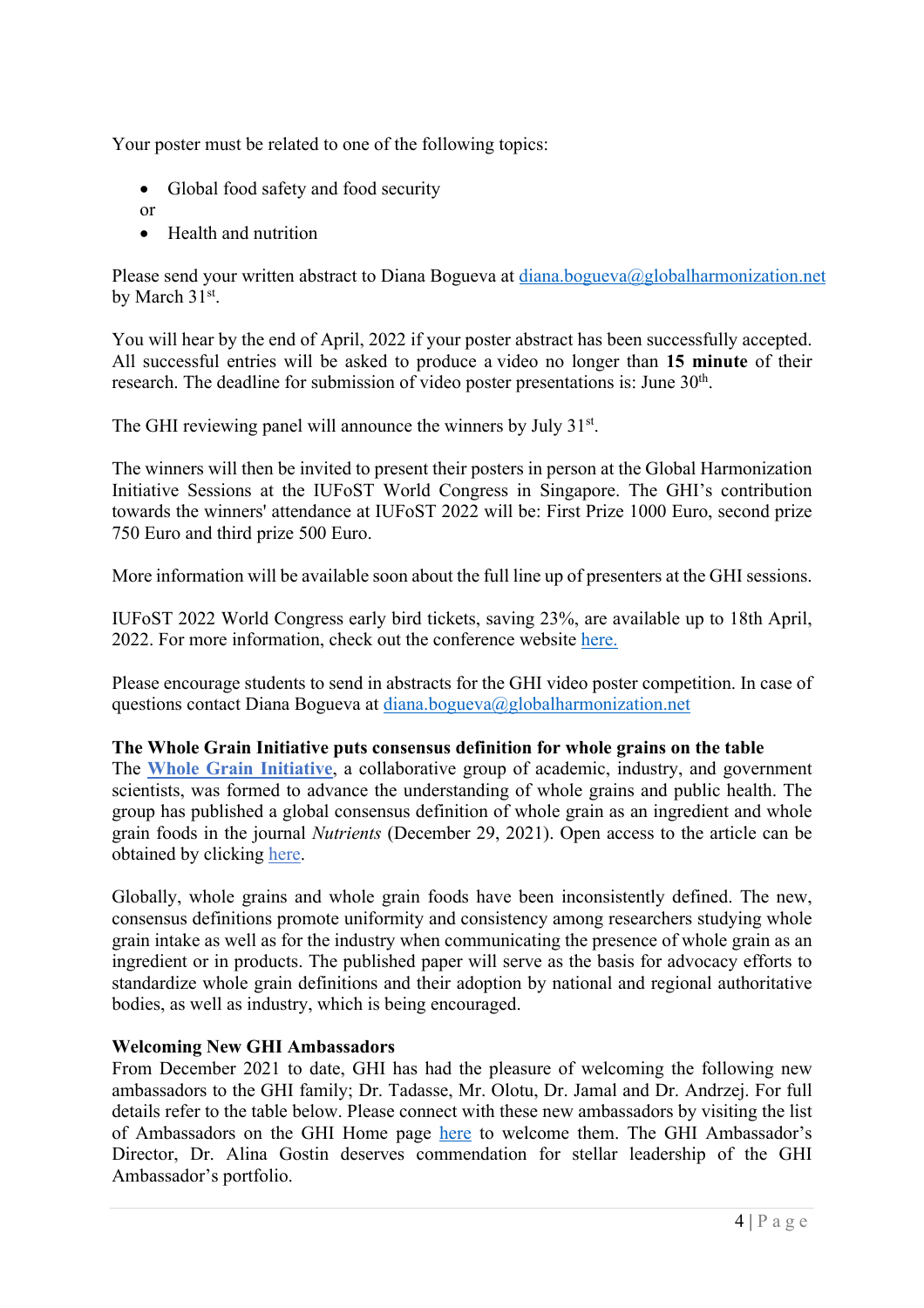| Ambassador                                                                                    | <b>Status</b>         |
|-----------------------------------------------------------------------------------------------|-----------------------|
| Dr. Tadesse Fikre TEFERRA<br>Ambassador for Ethiopia                                          | Appointed 15 Dec 2021 |
| Mr. Olanrewaju Olotu<br>Co-ambassador for New Zealand, along with Dr. Kang Huang              | Appointed 13 Feb 2022 |
| Dr. Jamal Kussaga<br>Co-ambassador for Tanzania along with Prof. Dr. Godwin<br><b>N</b> dossi | Appointed 30 Jan 2022 |
| Dr. Andrzej Fetlinski<br>Ambassadors for Poland                                               | Appointed 13 Feb 2022 |

## <span id="page-4-0"></span>**Table 1: New GHI ambassadors and their appointment dates**

# **Books by GHI Members**

# **Ensuring Global Food Safety- 2nd Edition has been Published**



The second edition (2nd Ed) of the Book, *Ensuring Global Food Safety* edited by Aleksandra Martinovic, Sanguk Oh, and Huub Lelieveld has been published by Elsevier. GHI members can get a 30% discount on this book by simply using the Promo code GHI30. The book can be ordered [here](https://www.elsevier.com/books/ensuring-global-food-safety/martinovic/978-0-12-816011-4).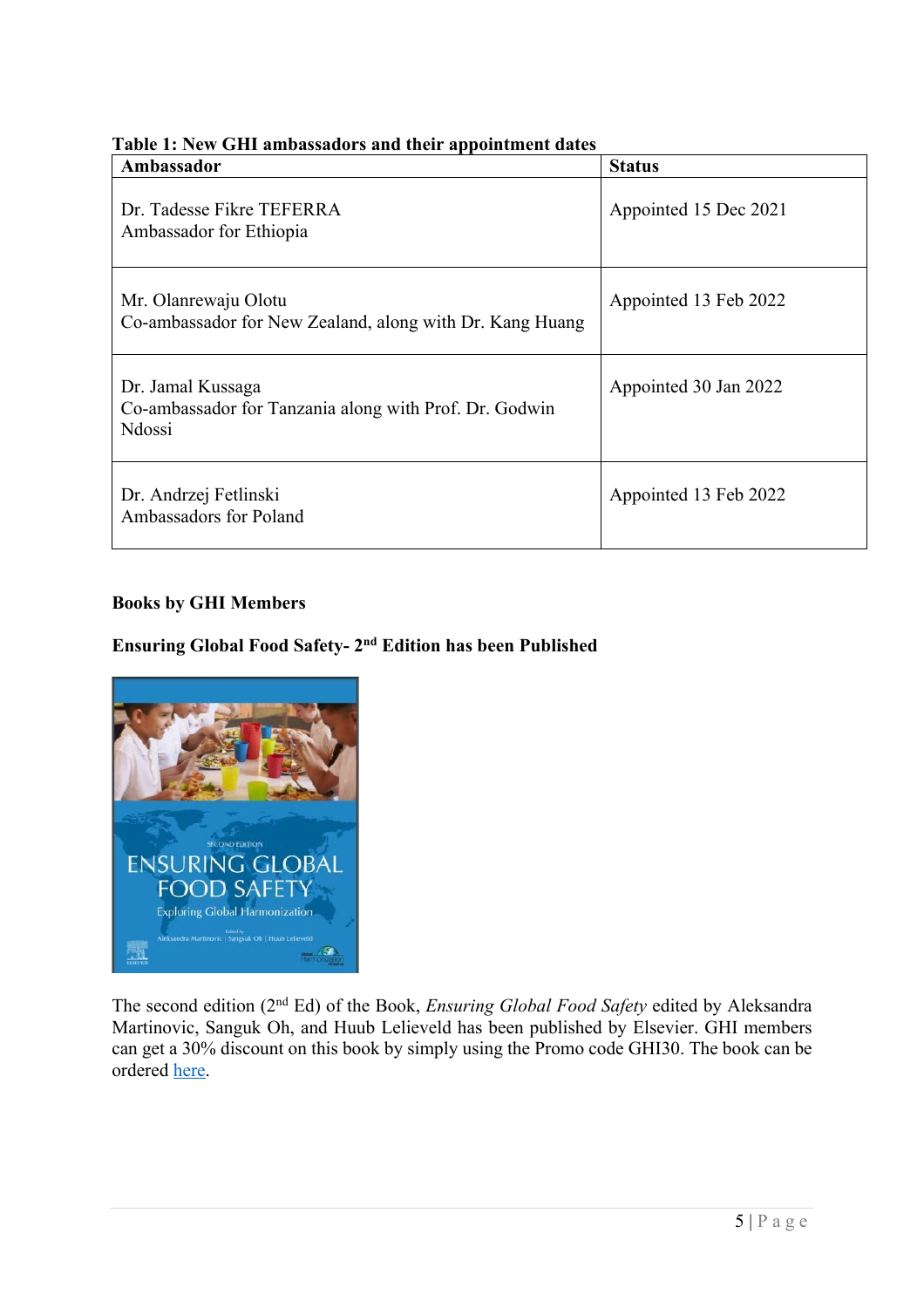## <span id="page-5-0"></span>**Book proposal by Dr. Sunita Singh**

GHI member, Sunita Singh, Ph.D. from the Department of Chemistry at Navyug Kanya Mahavidyalaya University of Lucknow (India) is developing a proposal for a book "Beyond Flavors and Aromas: Spices and Herbs -- The New Age Nutraceuticals". If you are interested in contributing to this book, please contact Sunita at oceans.singh $@g$ gmail.com.

## **Events**

# **20th ICC Conference 2022**



ICC and BOKU, the University of Natural Resources and Life Sciences Vienna will organize the 20<sup>th</sup> International ICC Conference from 5-7 July 2022 in Vienna, Austria, about the "Future Challenges for Cereal Science and Technology". Kindly visit the conference web page [here](https://www.icc-conference.com/en/) for more information.

The program will cover aspects and the latest developments starting from crop production with special emphasis on the change of climate and its influence on world nutrition via cereal processing, nutrition, analytics, quality and safety up to market trends and consumer demands to tackle the needs of the cereal business today and tomorrow.

The ICC2022 will be a great forum and an excellent opportunity to convene and collaborate, to build new connections and to renew old friendships.

All stakeholders in the grain food chains are encouraged to support this event by contributing through their expertise and sharing the results of their work in oral and poster presentations as well as panel discussions and tabletop exhibitions.

## **GHI webinars Series**

GHI is starting a new initiative: a series of monthly webinars that will feature its working groups' activities and disseminate their results. The webinar series will be presented every last Thursday of the month, starting on the 31st March 2022 with the Ethics in Food Safety Practices working group. This webinar will be discussing the importance of whistleblowing to ensure the safety of food supplies with a focus on the GHI whistleblower food safety incident reporting site that was launched towards the end of 2021. Special speakers will be:

- 1) Dr. Nicola Stanley, who will be discussing the philosophy behind the creation of the GHI Whistleblower Food Safety Incident Report Site.
- 2) Dr. Yasmine Motarjemi, who will tell us about her journey as a whistleblower against an ex-employer - a multinational food company.
- 3) Dr. Peter Overbosch, who will discuss whistleblower legislation around the world and future directions of this project.

In the month of April, we will have a webinar from the Chemical Food Safety working group led by Prof. Dr. Michael Murkovic and Prof. Dr. Franco Pedreschi.